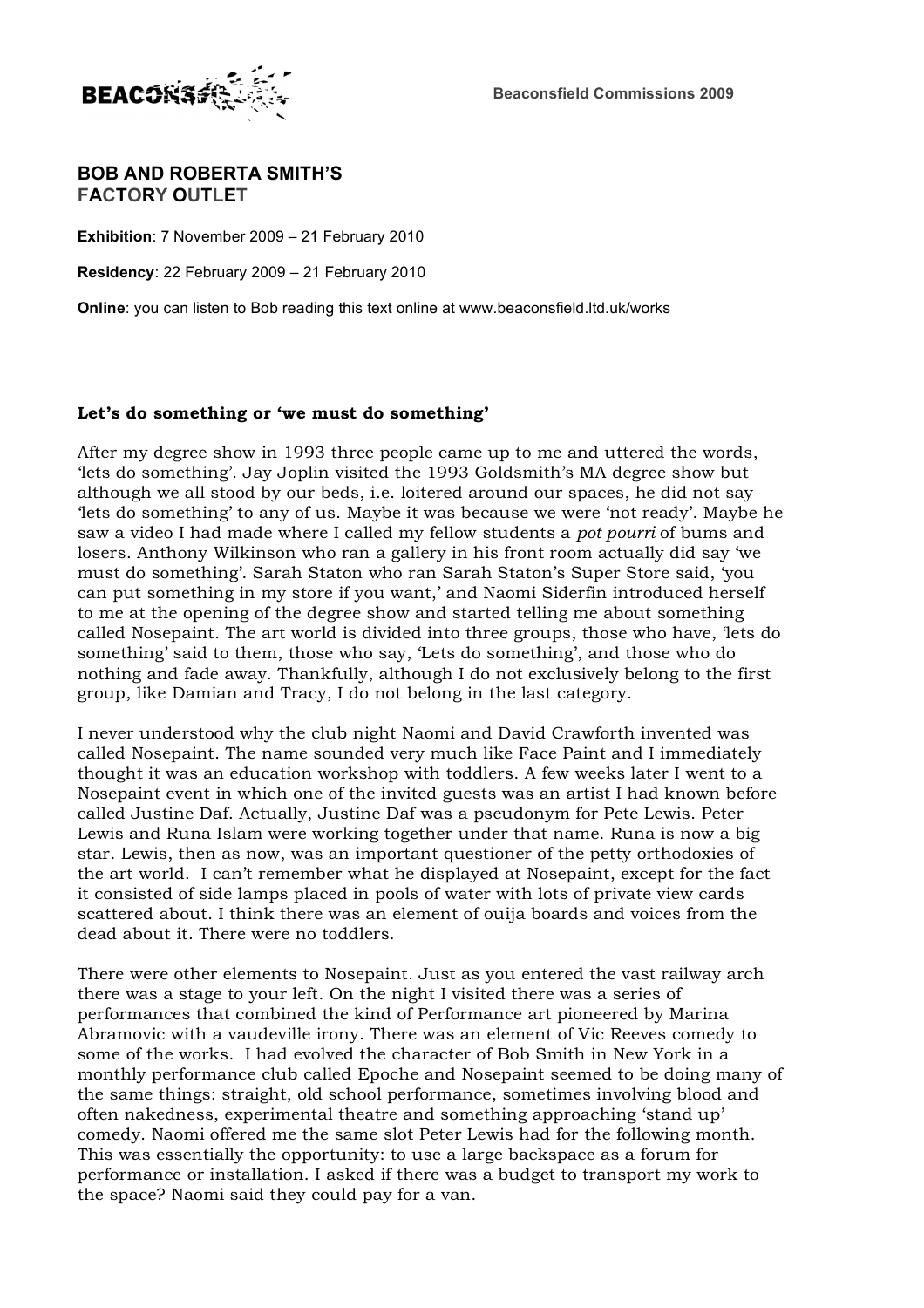At the Goldsmith degree show I had made two works that I thought could be staged at Nosepaint. One was a video of humiliation stories about my treatment by the art world and the other was a series of songs I had written which existed as a songbook. For a long time I thought I would simply learn the *Humiliation* stories and recite them like a 'stand up'. The problem was that I was not a 'stand up'. I did not have the skill or confidence required, so I decided to develop the songs.

At that time I had been friendly for a few years with Victor Mount who ran The Ding Dong Twist Club. Vic and two of his friends put the club on every few months and it consisted of dancing to comedy records of the 1960's (Pinky and Perky, Ken Dodd). We drank thunderbird cocktails from Flash floor-cleaning bottles. It's hard to convey the attraction of this activity to someone who doesn't immediately see the charm of it but it certainly appealed to me and my wife Jessie.

Vic had been developing a band that would embody the ideals of the Ding Dong Twist Club. There was a funny video of people leaving while they played in a club in Camden. Vic suggested I come to some rehearsals. I suggested we use Nosepaint as our first gig. I developed a kind of game show with different stages. In between the stages the band would play, David Letterman style. During that month the band rehearsed every weekend. When I joined the Band it was called The Fancy Cheese People. The name had been chosen by the other leader of the band, Paul Gorman. Gorman is now a big cheese himself in Rock journalism. I got on well with Paul but I think he thought I was taking over his band and after the Nosepaint gig I never saw him again. Vic renamed the band the Ken Ardley Playboys. We went on from Nosepaint and for about ten years we played regularly. Martin Creed wrote us a song, *Work 98,* and we played in New York twice and toured in Germany. We made two albums recorded at Toe Rag, where the White Stripes were later to record, and Billy Childish put out our first single. All this activity might not have happened if the open-ended invitation Naomi presented to me had not been given.

Actually, it would have happened but that initial invitation meant that somehow there might be an audience for such a thing and there might be venues in which to develop artists making music. For a time afterwards artists forming bands was quite a noticeable development. The Ken Ardley Playboys was really the first of that wave. Sometimes we were the best, but not always. The most remembered is Martin Creed's Owada and Paul Roony's Roony, but Mathew Collings had a band called Interspecies Love Child, and in Manchester there was Die Kunst. For a time we all used to play on the same bill.

After the gig I followed Nosepaint for a while. I went to a great event, *Birnam -* on common land, enclosures and fortresses, which was a walk around central London. Two elements stood out about this Happening. Firstly, David Crawforth did a performance dressed as a business man where he simply walked along and tripped and fell repeatedly. This impressed me, as we must have walked for at least two hours with David continually falling down. The other was a band in which the drummer from the Blue Orchids (who was amazing playing drum kits of pots and pans) provided virtuosic changes in rhythm for two female sax players. I lost touch with Nosepaint after that. Jessie and I went to dinner with Naomi and David once in their squat flat in Oval Mansions where most of the artists who were to be important in the years after the first flush of the YBA's lived: Fiona Banner, Paul Noble and the City Racing gang. I did not come across them again until a friend of mine, Wayne Lloyd, offered me a few days work on a building site.

During the mid nineties I was stuck in a terrible rut of the most miserable part-time jobs. Everything apart from my marriage to the artist Jessie Voorsanger seemed to go from shit to shitter. I worked for Westminster Council clearing out old people's rooms of their possessions after they had died. I wiped the arses of disabled people and took them to prostitutes behind Kings Cross. I had to stand on the corner of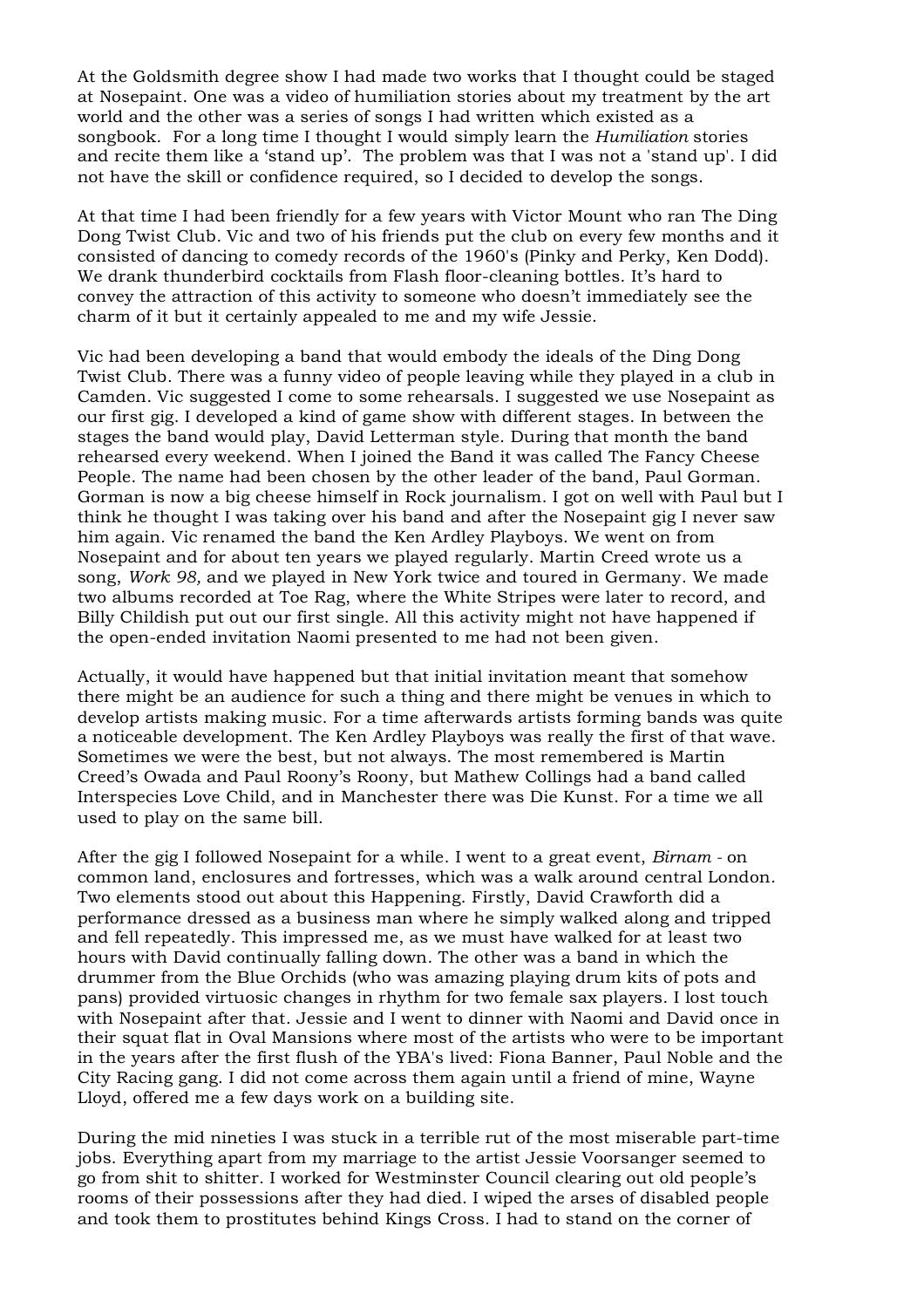Goodsway and Caledonian Road in the rain while the occupants of the car I had been driving gently made it rock from side to side. I cleaned up the syringes of the homeless. Worst of all I had to be nice to rich artists and move their terrible work around. Wayne knew I was broke and got me a few days work putting in the downstairs ladies toilet at what is now Beaconsfield. It amazed me that David and Naomi had transformed their once-a-month club into Beaconsfield. It was not that I did not think them capable of building London's experimental arts venue, just that the effort required was completely bonkers. It was wonderful. It was like seeing the ICA being built.

Wayne and I put in the ladies toilet floor but in truth Wayne did most of the work and my life of rubbish jobs continued until 1995 when Jessie told me she was pregnant. This changed everything and weirdly, a more responsible me got a regular teaching job that left me with enough time to make my work and look after Etta our daughter. To my shame I never visited Beaconsfield in its first ten years of operation. I put this down to being wrapped up with looking after our kids, teaching and being rather self-obsessed.

In 1998 Beaconsfield organized the British Links show at the Museum of Modern art in Oslo. This was a great event. Bruce Gilchrist made a wonderful piece using brain-wave patterns. He discovered the inventor of the computer mouse just by looking at his brain activity. He said to the man, 'I don't want to frighten you but you have no activity on the left side of your brain.' The man replied 'I live on the right'. Hayley Newman made a piece involving a pair of scales and some vegetables and I sign-painted whatever people wanted to protest about. This piece, called *Stop it Write Now*, was developed to form my contribution to the first Tate Triennial in 2000 curated by Charles Esche and Virginia Button.

Later Jessie and I were part of a show in Turku in Finland (*Realm of the Senses*, 2001) where we developed our *Family Art Project*. We took our kids and made art with the public, then the kids hung it in the Gallery at their eye height. Everything was low down.

Another time Beaconsfield asked me to perform in an avant-garde music festival, again in Oslo. This was a wonderful weekend where I got to see and meet amazing musicians like Pierre Bastion, Jeans Team and Avvico. My act was well received although actually I think it was pretty horrible. I formed a one person band with guitar and kick-drum and played Ken Ardley songs.

In 2005 Beaconsfield hosted a ten week long exhibition/event called *Chronic Epoch* to celebrate 10 years of their manifestation at 22 Newport Street. I was asked to make a piece in the cafe area. I decided upon wallpaper with a concrete poem I had discovered in my daughter's bedroom, of all her hiding places. I adapted it a little for Beaconsfield and then wallpapered the walls of the cafe area. It looked pretty good. I also acted as waiter serving people with concrete puddings and meals made in my makeshift concrete kitchen. Every Sunday I booked different bands to play in the afternoon. The show was well attended and I think people enjoyed the commitment which all the artists in that event put into it. The Ken Ardley Playboys played at the finale – *Mother of all Parties*.

Now I am in the process of completing a residency at Beaconsfield. The idea of a residency appeals to me because I am interested more in what creativity looks like than in the production of artworks. The reality of art production is what is important. Last year I made far too much work. Now I am burdened with lots of large pieces which I don't have homes for. I have also been working on lots of projects. My studio schedule is made up on the hoof and I try not to say 'no' to projects but this means a lot of overlapping and juggling, not only of what I am